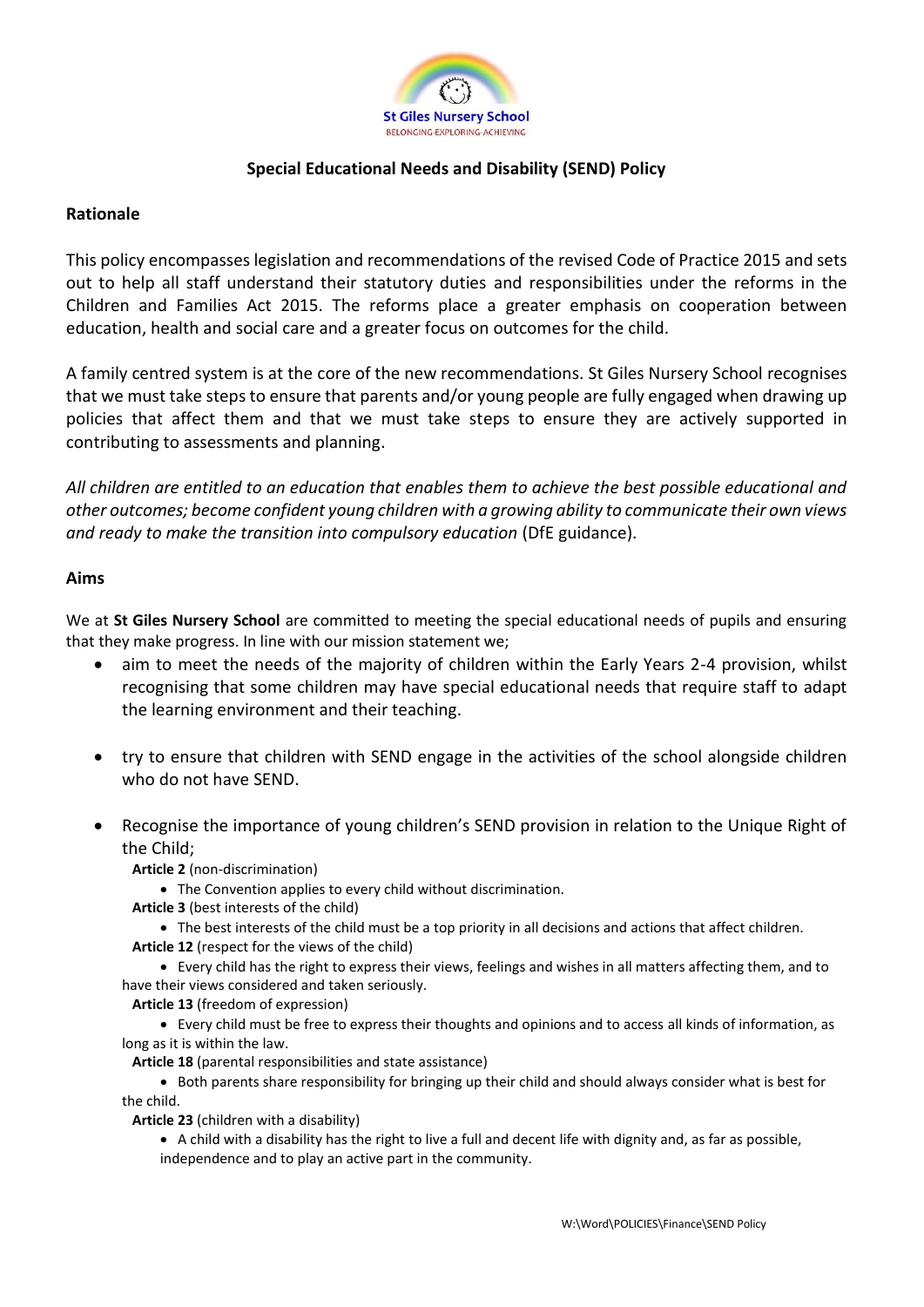- consider the current legislation to ensure best practice for all of our children with additional needs:
- **1. Working Together To Safeguard Children (2018)**
	- anyone working with children should see and speak to the child; listen to what they say; take their views seriously;

and work with them and their families collaboratively when deciding how to support their needs. Special provision should be put in place to support dialogue with children who have communication difficulties

• practitioners should be alert to the potential need for early help for a child who is disabled and has specific additional needs or who has special educational needs (whether or not they have a statutory Education, Health and Care Plan)

• this legislation identifies the SENCO as someone who may undertake the Lead Practitioner role in an Early Help case.

# **2. Supporting Pupils at School With Medical Conditions (2017)**

This guidance states that schools must:

- have a named person as the link for medical needs
- support pupils with medical conditions so that they have full access to education, including school trips and physical education
- ensure that arrangements are in place in schools to support pupils at school with medical conditions
- consult health and social care professionals, pupils and parents to ensure that the needs of children with medical conditions are properly understood and effectively supported.

# **Definition of children with Special Educational Needs**

**"**Children have special educational needs if they have a *learning difficulty* which calls for *special educational provision* to be made for them".

Children have a *learning difficulty* if they:

- a) have a significantly greater difficulty in learning than the majority of children of the same age; or
- b) have a disability which prevents or hinders them from making use of educational facilities of a kind generally provided for children of the same age in schools within the local education authority
- c) are under compulsory school age and fall within the definition at (a) or (b) above or would do so if special educational provision was not made for them.

Children must not be regarded as having a learning difficulty solely because the language or form of language of their home is different from the language in which they will be taught. (SEND Code of Practice 2015)

# **The four broad areas of need**

The SEND Code of Practice (DfE and DoH, 2015:97-98) outlines 'four broad areas of need'. The four broad areas of need are:

- Communication and interaction
- Cognition and learning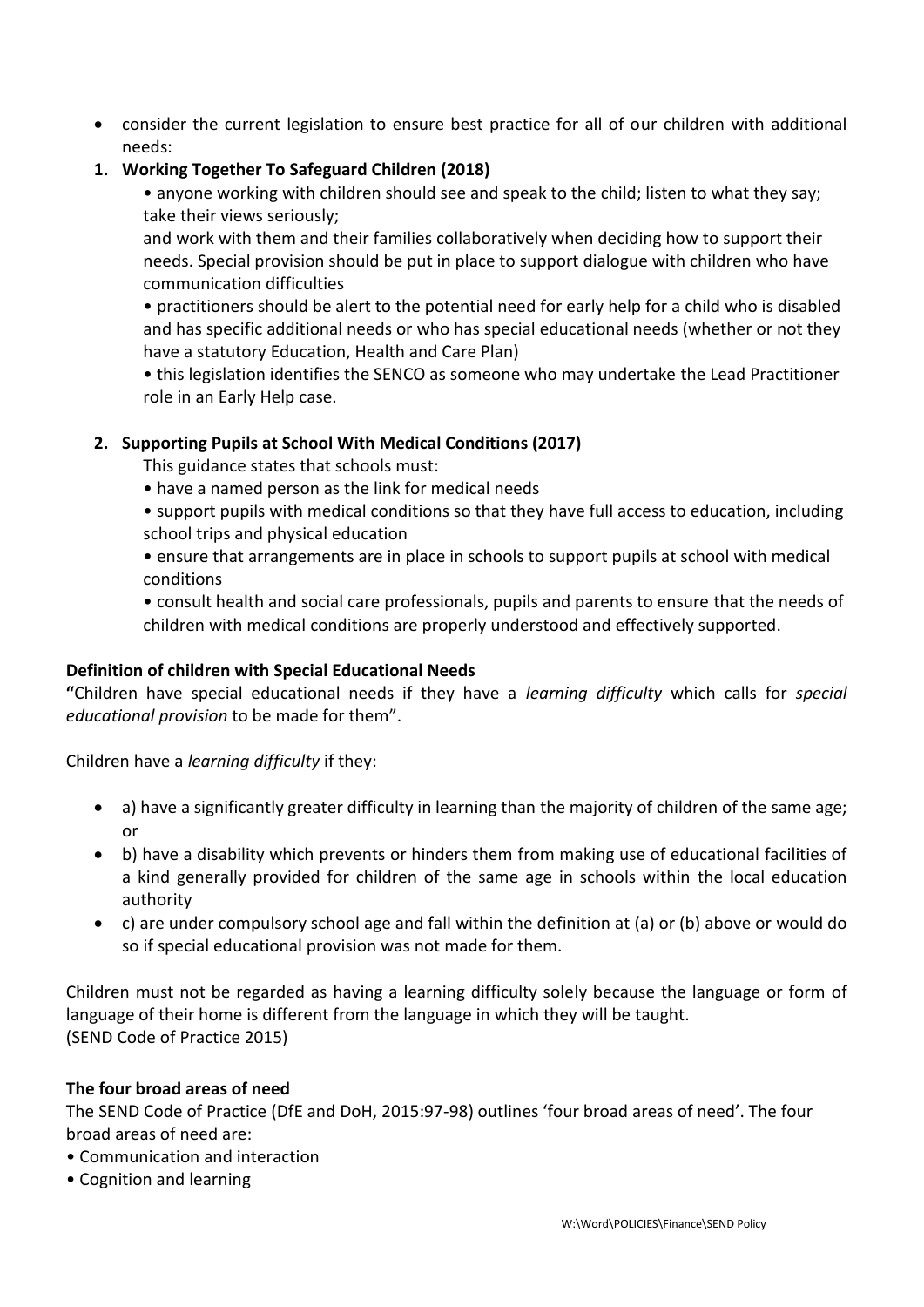- Social, emotional and mental health
- Sensory and/or physical

St Giles Nursery School plan and support the development of these 4 areas as an integral part of the EYFS curriculum. We consider the individual rather than just the need when planning the provision that should be in place for all of our children.

# **The Local Offer**

Local authorities have a duty to publish a Local Offer, setting out in one place information about provision they expect to be available in their area across education, health and social care for children who have SEND or disabilities. The Local offer has two key purposes:

- To provide clear, comprehensive, accessible and up-to-date information about the available provision and how to access it and
- To make provision more responsive to local needs and aspirations by directly involving disabled children and those with SEND and their parents and service providers in its development and review.

Local authorities and early years settings must co-operate with each other in the development and review of the Local Offer.

### **Identification and Assessment of children with SEND**

We have regard for the Code of Practice on the identification and assessment of children with Special Educational Needs (SEND). We recognise that early identification of needs and the timely provision of appropriate support, together with high expectations can help ensure that the vast majority of children who have SEND or disabilities can achieve well and make a successful transition into primary school.

Our school offer which is published on our website outlines the ways we identify and support children with SEND and/or disabilities. Actions may be anticipatory (a) or following a settling in period (b)

- a) A child may enter nursery with identified additional needs and already known to other agencies. In these cases it is the responsibility of the SENDco to gather relevant information and to liaise with other professionals, with the consent of parents. Following a settling in period the SENDco and teacher will meet with parents to decide next steps. Any targets that have been agreed will be written into an Individual Provision map.
- b) During the settling in period staff will make observations and if they have concerns about a child's development they will arrange to meet with parents to gather information. Ways forward will be discussed and again if necessary an Individual Provision Map will be used.

There will always be children in nursery who will benefit from small group work or individual support for speech and language development. These children will not be identified as having special educational needs. However we will record the interventions on a Universal Provision Map.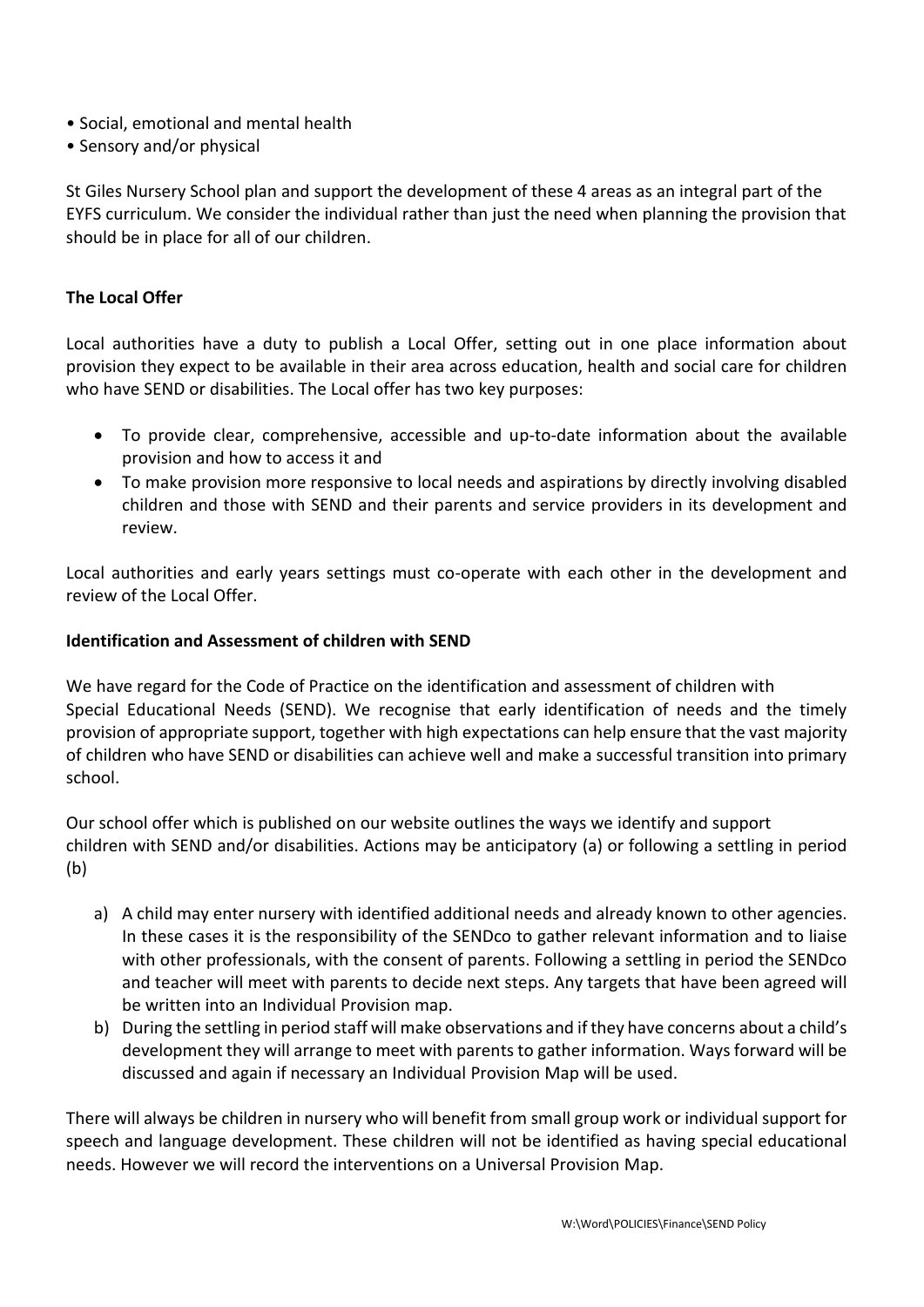# **Graduated Approach**

The graduated approach helps to ensure that the needs of learners with SEND have their needs assessed early and personalised support is put in place. Our Nursery School uses the graduated approach to monitor and review the learning and development of children to ensure support is appropriate to the individual child.



# The Assess-Plan-Do-Review Cycle

#### **Facilities, Resources and Training**

The nursery is a one-storey purpose built school, offering easy access for wheelchair users. Disabled toilet facilities are available. The assessment class has a height adjustable changing bed. The outdoor play area is flat. Sensory equipment is used in the assessment class but it is available to be used with all children throughout the nursery.

The Head Teacher will manage any funding allocated by Lincolnshire County Council to meet the needs of children in the school with special educational needs.

All staff will be encouraged to take advantage of in-service training courses and programmes in order to develop and extend their knowledge and expertise with regard to Special Educational Needs and Disabilities. If a child enters with a specific medical need, staff undergo the relevant training to ensure their needs can be safely met.

The SENCO and Head will keep fully up to date about special educational needs issues through attendance at training and cluster meetings. In addition, the SENCO will develop his/her skills through attendance at specialist training discussions with outside specialists, reading and through subscription to professional bodies.

Parents are notified of any relevant training opportunities including school based workshops, local events or specialist courses such as Early Bird Training.

### **The role of the Special Educational Needs and Disabilities Co-ordinator (SENDCO)**

The SENDCO is responsible for monitoring the needs and progress of children with special educational needs. She does this by: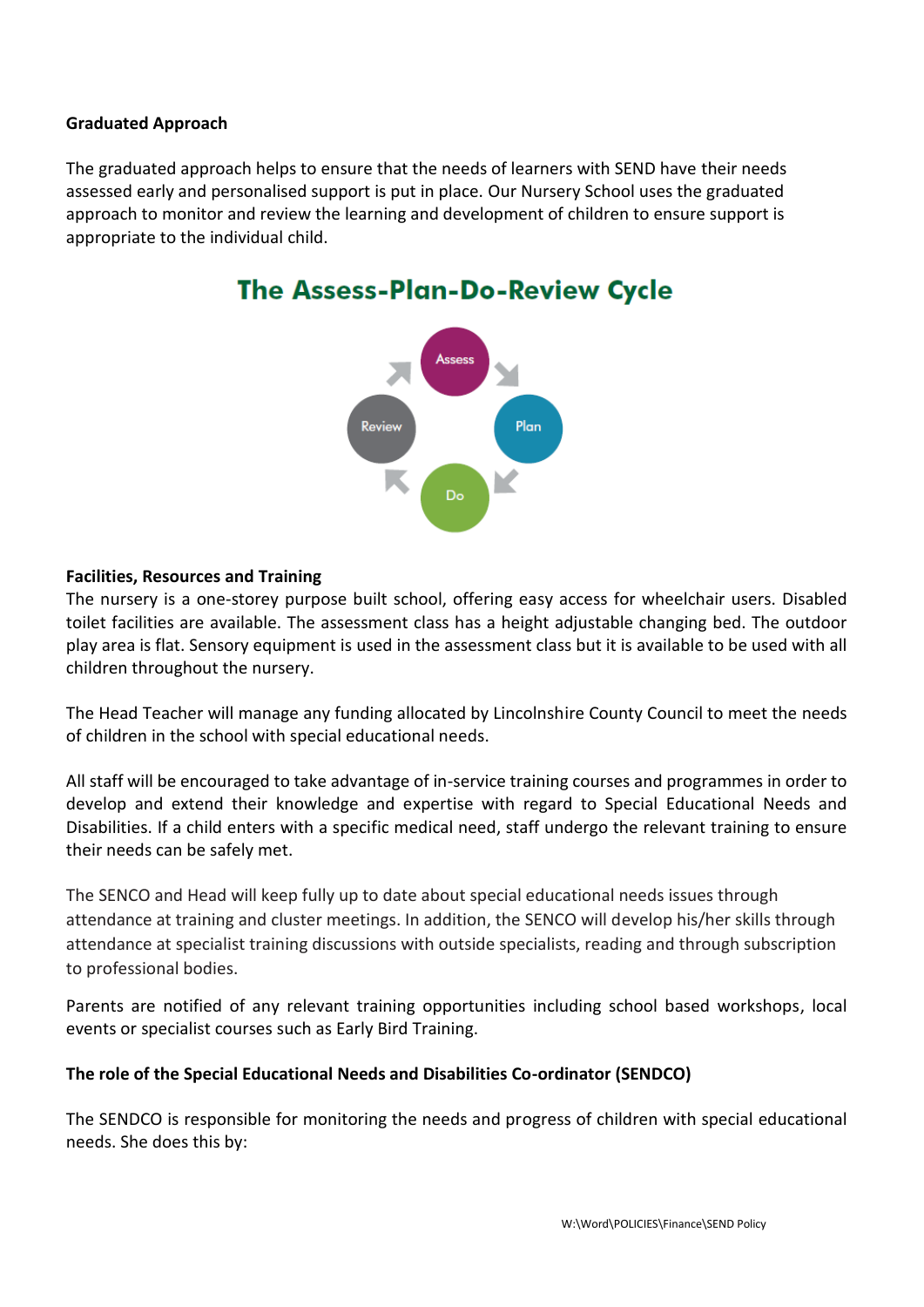- Supporting and advising nursery staff as and when required.
- Working with parents/carers, staff and other professionals in drawing up Individual Provision Maps
- Maintaining contact with parents/carers and support services.
- Co-ordinating and attending termly review meetings with staff, parents/carers and other professionals.

The names of our SENDCO is Diane Ingham.

# **The role of the Governing Body**

The Governing Body, in partnership with the Head Teacher, is ultimately responsible for ensuring that the nursery does not show discrimination towards pupils, parents or staff with Special Educational needs or a Disability. *The governors will ensure that they are kept fully abreast of their statutory responsibilities by attending training and receiving regular updates from the Head/ SENCO*. The Governing Body will nominate a Governor to maintain an overview of special needs provision.

# **Planning and Monitoring**

We follow the safeguarding and welfare requirements of The Early Years Foundation Stage (EYFS) and the learning and development requirements, unless an exemption from these has been granted. Within their planning, staff will take account of the individual targets that have been agreed.

The children's progress will be reviewed regularly with parents/carers and if it is felt necessary to ask for additional support from outside agencies, parent's consent will be sought. Parents/carers will be given copies of all the review notes and confidentiality will be maintained at all times.

Children with severe and/or complex needs in school will undergo a statutory assessment in order that an Education, Health and Care plan can be in place on school entry.

### **Partnership with Parents/Carers**

Parents/carers are kept fully informed about their child's progress and any concerns. Any programmes of work are shared with parents and they are encouraged to support their child's learning at home. Review meetings are held each term, but staff are available to talk to parents informally on a daily basis. The parent's views of the child are central to all programmes of support and in documenting the child's learning and development.

### **Links with other agencies or professionals**

Prior to children's admission we will liaise with local Health Visitors, Speech and Language Therapy Service, Physiotherapy/Occupational Therapy Service/Portage Service and any other relevant agencies to ensure their involvement as/when appropriate.

During the year, staff will liaise closely with professionals and other settings involved with the child. They will be invited to review meetings and information will be shared, with parental consent.